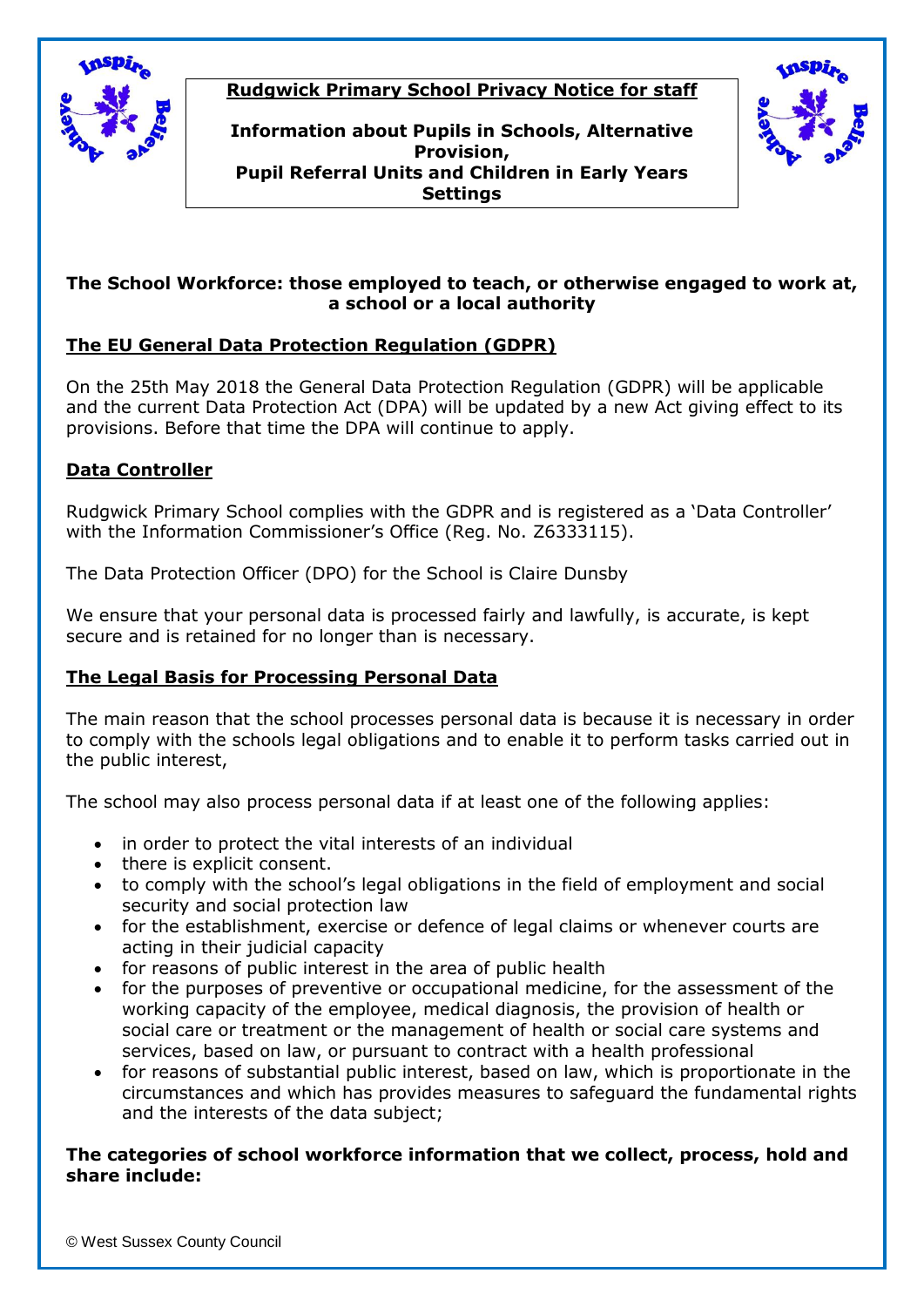- personal information (such as name, address, next of kin, employee or teacher number, national insurance number)
- special categories of data including characteristics information such as gender, age, ethnic group
- contract information (such as start dates, hours worked, post, roles and salary information)
- work absence information (such as number of absences and reasons)
- performance (such as capability and disciplinary matters)
- qualifications and recruitment information (and, where relevant, subjects taught)
- information relevant to the School Work Force Census and absence information.

# **Why we collect and use staff information**

We process personal data relating to those we employ to work at, or otherwise engage to work at our School for:

- employment purposes,
- enable the development of a comprehensive picture of the workforce and how it is deployed
- inform the development of recruitment and retention policies
- to assist in the running of the School
- to enable individuals to be paid.

The collection of this information will benefit both national and local users by:

- improving the management of workforce data across the sector
- enabling development of a comprehensive picture of the workforce and how it is deployed
- informing the development of recruitment and retention policies
- allowing better financial modelling and planning
- enabling ethnicity and disability monitoring; and
- supporting the work of the School Teachers' Review Body
- protecting vulnerable individuals;
- the prevention and detection of crime

Whilst the majority of information you provide to us is mandatory, some of it is provided to us on a voluntary basis. In order to comply with data protection legislation, we will inform you whether you are required to provide certain school workforce information to us or if you have a choice in this.

### **Who we share this information with**

We will not give information about you to anyone outside the School without your consent unless the law allow us to.

We routinely share this information with:

- our local authority
- the Department for Education (DfE)

### **Why we share school workforce information**

We do not share information about workforce members with anyone without consent unless the law and our policies allow us to do so.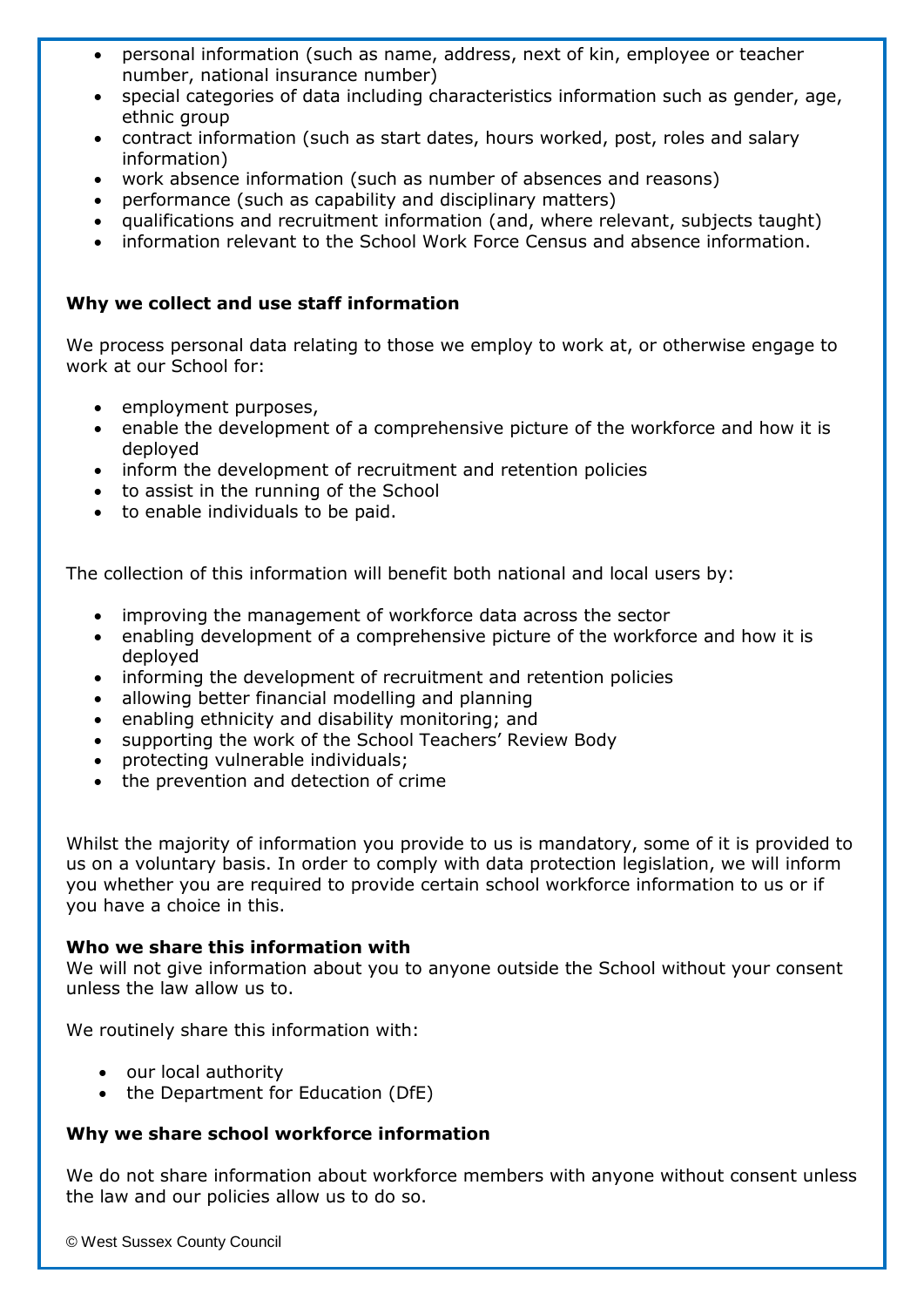### **Local authority**

We are required to share information about our workforce members with our local authority (LA) under section 5 of the Education (Supply of Information about the School Workforce) (England) Regulations 2007 and amendments.

# **Department for Education (DfE)**

We share personal data with the Department for Education (DfE) on a statutory basis. This data sharing underpins workforce policy monitoring, evaluation, and links to school funding / expenditure and the assessment educational attainment.

We are required to share information about our school employees with our local authority (LA) and the Department for Education (DfE) under section 5 of the Education (Supply of Information about the School Workforce) (England) Regulations 2007 and amendments.

# **Data collection requirements**

The DfE collects and processes personal data relating to those employed by schools (including Multi Academy Trusts) and local authorities that work in state funded schools (including all maintained schools, all academies and free schools and all special schools including Pupil Referral Units and Alternative Provision). All state funded schools are required to make a census submission because it is a statutory return under sections 113 and 114 of the Education Act 2005

To find out more about the data collection requirements placed on us by the Department for Education including the data that we share with them, go to

[https://www.gov.uk/education/data-collection-and-censuses-for-schools.](https://www.gov.uk/education/data-collection-and-censuses-for-schools)

The department may share information about school employees with third parties who promote the education or well-being of children or the effective deployment of school staff in England by:

- conducting research or analysis
- producing statistics
- providing information, advice or guidance

The department has robust processes in place to ensure that the confidentiality of personal data is maintained and there are stringent controls in place regarding access to it and its use. Decisions on whether DfE releases personal data to third parties are subject to a strict approval process and based on a detailed assessment of:

- who is requesting the data
- the purpose for which it is required
- the level and sensitivity of data requested; and
- the arrangements in place to securely store and handle the data

To be granted access to school workforce information, organisations must comply with its strict terms and conditions covering the confidentiality and handling of the data, security arrangements and retention and use of the data.

For more information about the department's data sharing process, please visit: <https://www.gov.uk/data-protection-how-we-collect-and-share-research-data>

To contact the department:<https://www.gov.uk/contact-dfe>